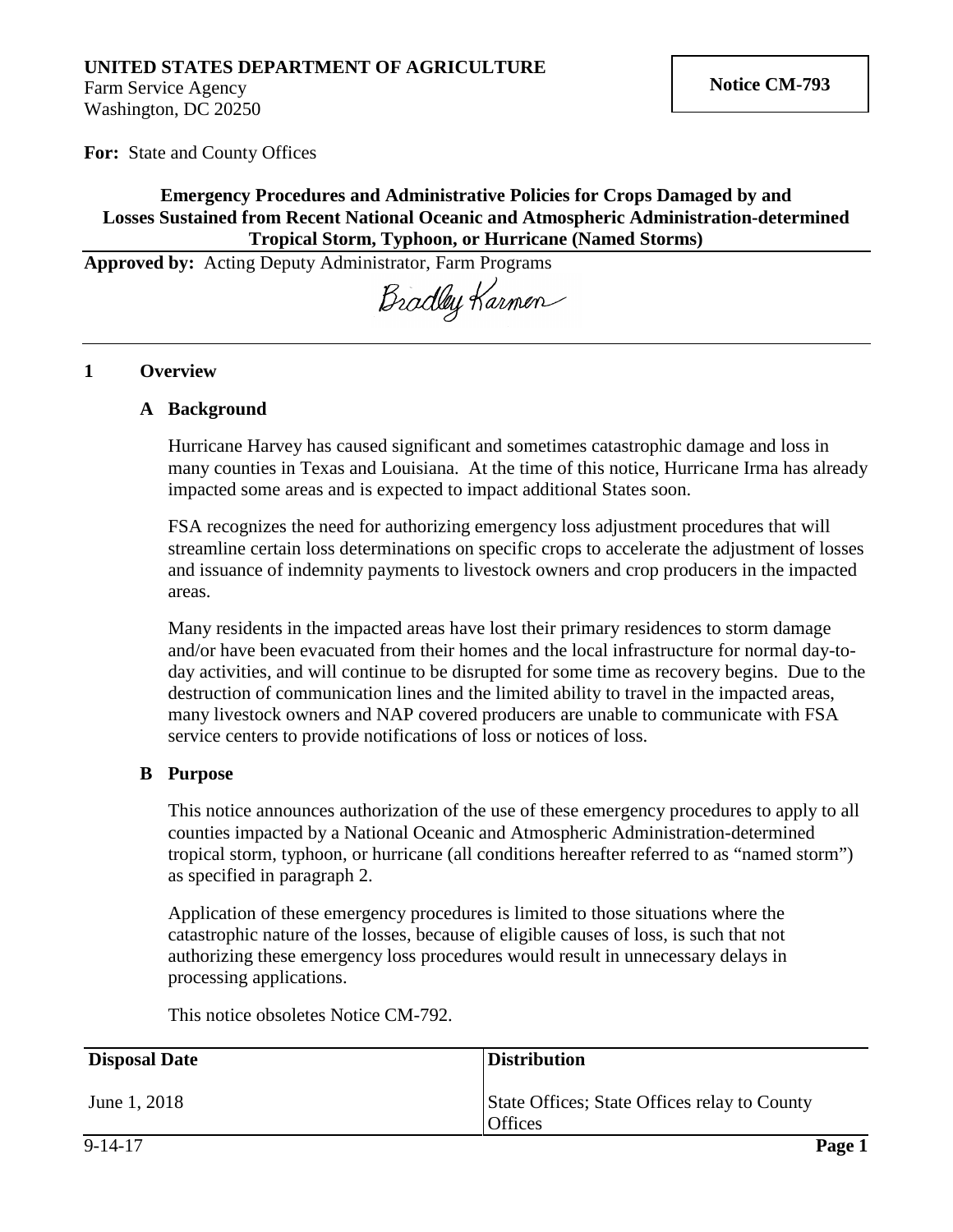## **2 Using Registers and Authorized Emergency Procedures and Administrative Policies**

## **A Registers**

Generally, with regard to any program deadlines that may fall under the farm program umbrella of programs, SED's are reminded to authorize the use of registers, wherever it is deemed appropriate according to 1-CM, to facilitate servicing producers and customers.

### **B Area of Authorized Emergency Procedures and Administrative Policies Under This Notice**

The provisions of this notice apply only to counties impacted by a named storm as stated in paragraph 1 that have received a Primary Presidential Disaster Declaration and those counties contiguous to those declared counties.

### **C Programs with Procedures and/or Authorizations or Administrative Policies**

FSA is authorizing the following emergency procedures on a case-by-case basis for all crops in a county identified in paragraph B to assist impacted livestock owners and contract growers, producers, owners, and NAP covered participants, and to increase the efficiency of making loss determinations. The following list of procedures may be modified at any time as deemed appropriate and as determined necessary.

| <b>Program</b>                                                                                     | <b>Emergency Procedures and/or Authorization or</b><br><b>Administrative Policy</b>                                                         |
|----------------------------------------------------------------------------------------------------|---------------------------------------------------------------------------------------------------------------------------------------------|
| <b>Marketing Assistance Loans</b><br>(MAL)                                                         | Provide additional delivery time on a CCC-691 for MAL<br>farm-stored commodities being delivered to CCC                                     |
| Law does not permit extending<br>MAL maturity dates. However,<br>the following are authorized on a | Provide additional time for producers to deliver MAL<br>commodity to a buyer to repay MAL with sales proceeds                               |
| case by case basis for a duration<br>determined appropriate by STC.                                | Postpone for up to 90 calendar days, the issuance of<br>MAL foreclosure letters applicable to losses or damage<br>mentioned in this notice. |
| Farm-stored facility loan (FSFL)                                                                   | Installment payments can be extended for up to 120 days<br>past the original installation due date.                                         |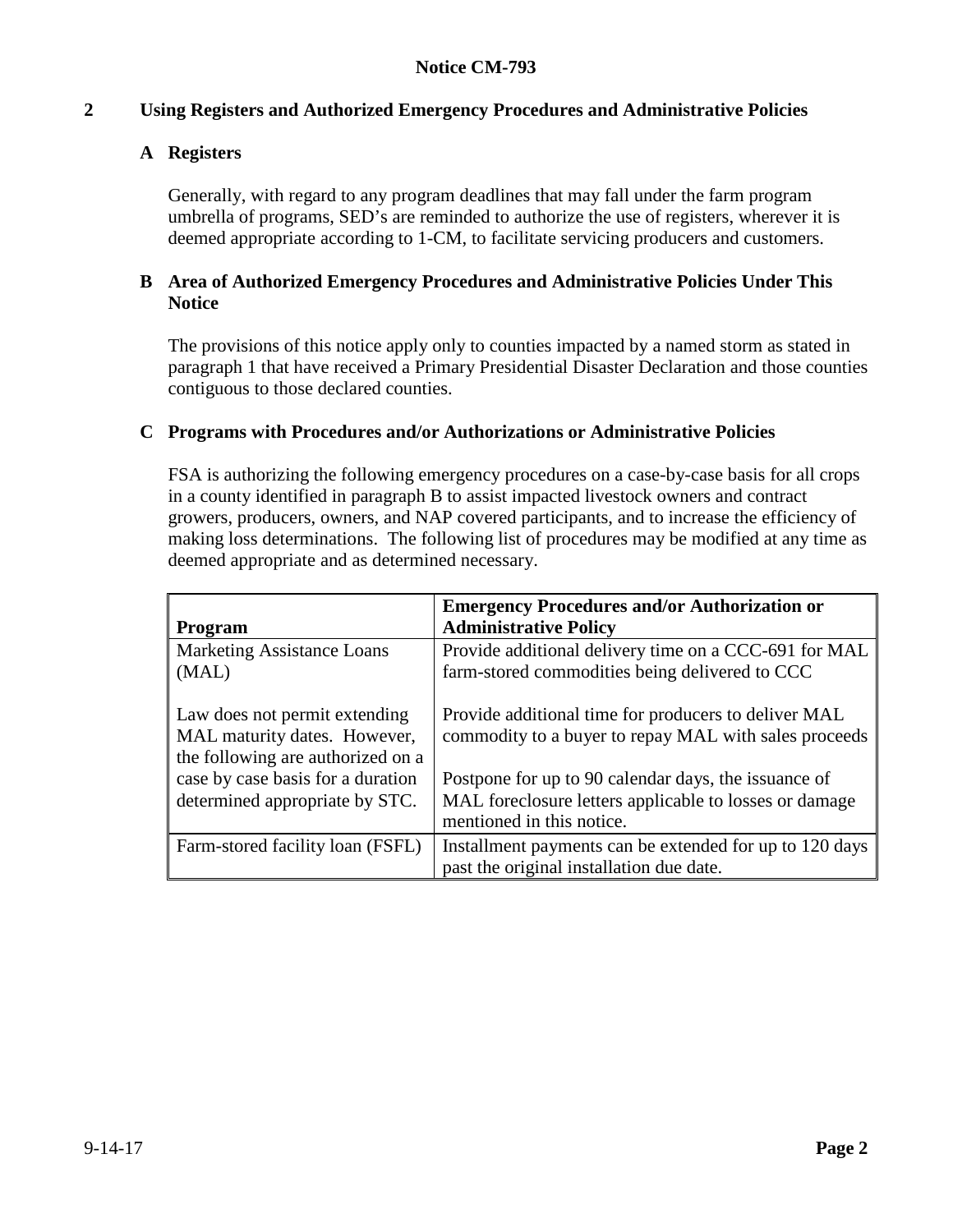# **2 Using Registers and Authorized Emergency Procedures and Administrative Policies (Continued)**

**C Programs with Procedures and/or Authorizations or Administrative Policies (Continued)**

|                               | <b>Emergency Procedures and/or Authorization or</b>           |
|-------------------------------|---------------------------------------------------------------|
| Program                       | <b>Administrative Policy</b>                                  |
| <b>Conservation Reserve</b>   | STC may authorize emergency grazing if livestock are in<br>1. |
| Program (CRP)                 | imminent danger because of flooding for up to 60 days.        |
|                               | Grazing for more than 60 days <b>must</b> be approved by      |
|                               | DAFP.                                                         |
|                               | 2. Conservation Plan of Operations (CPO) planning deadline.   |
|                               | An approved CPO is required before CRP-1 can be               |
|                               | approved. In many cases, NRCS or TSP must complete a          |
|                               | field visit before approving a conservation plan. If          |
|                               | requested by STC, DAFP can authorize an extension to the      |
|                               | CPO planning deadline.                                        |
| <b>Emergency Conservation</b> | Generally, ECP enrollment periods are conducted for 60 days.  |
| Program (ECP)                 | However, should an applicant miss that sign-up deadline, the  |
|                               | COC can accept late requests for a duration determined        |
|                               | appropriate by the STC.                                       |
| <b>Emergency Forest</b>       | Generally, EFRP enrollment periods are conducted for 60       |
| <b>Restoration Program</b>    | days. However, should an applicant miss that sign-up          |
| (EFRP)                        | deadline, COC can accept late requests for a duration         |
|                               | determined appropriate by the STC.                            |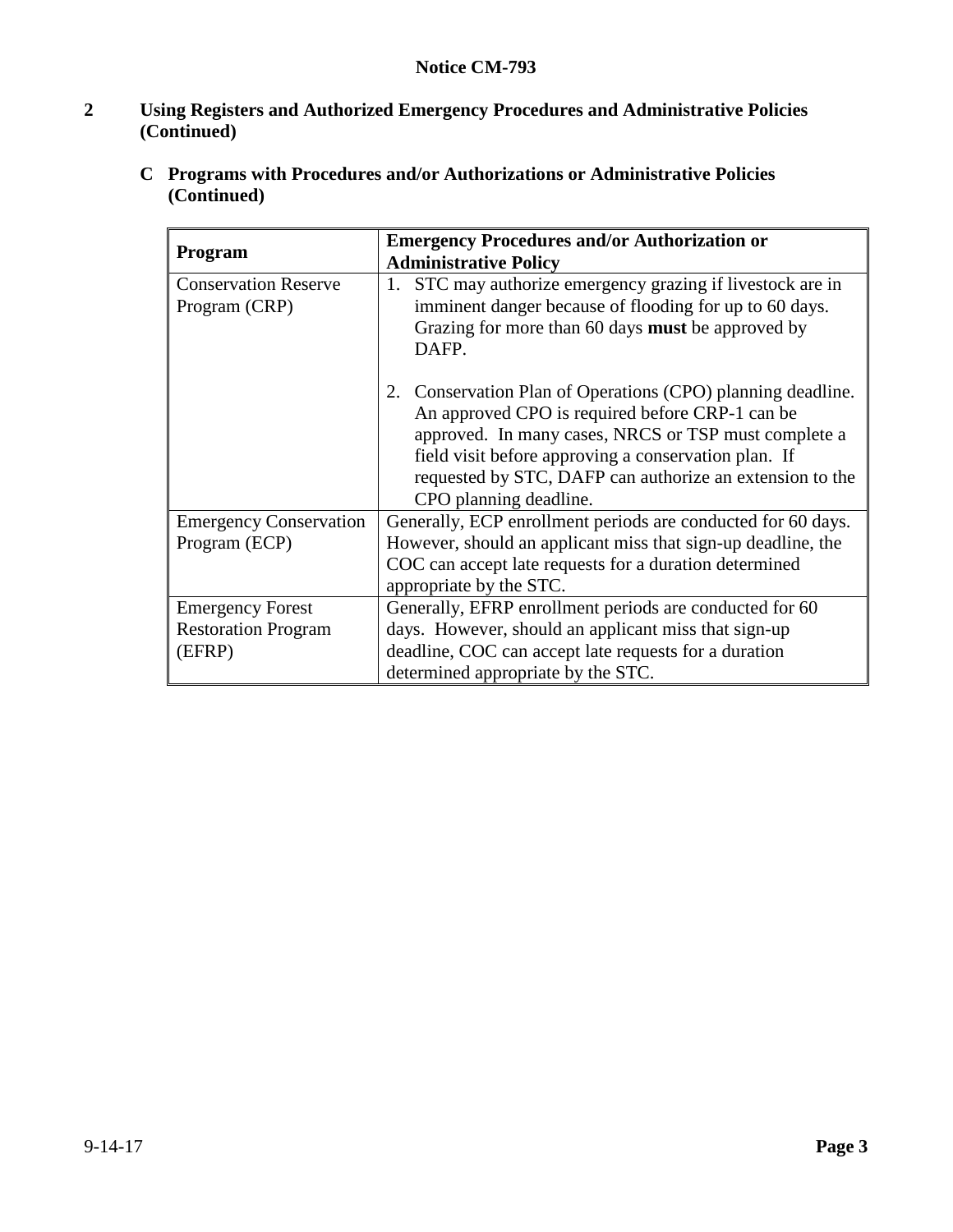# **2 Using Registers and Authorized Emergency Procedures and Administrative Policies (Continued)**

| C Programs with Procedures and/or Authorizations or Administrative Policies |
|-----------------------------------------------------------------------------|
| (Continued)                                                                 |

| Program                                                        | <b>Emergency Procedures and/or Authorization or</b><br><b>Administrative Policy</b> |                                                                                                                                                                                                                                                                                                                                                                                                                                                                    |
|----------------------------------------------------------------|-------------------------------------------------------------------------------------|--------------------------------------------------------------------------------------------------------------------------------------------------------------------------------------------------------------------------------------------------------------------------------------------------------------------------------------------------------------------------------------------------------------------------------------------------------------------|
| Noninsured Crop<br><b>Disaster Assistance</b><br>Program (NAP) | 1.                                                                                  | The 72 hour notification requirement for hand-harvested and<br>other applicable crops is waived.                                                                                                                                                                                                                                                                                                                                                                   |
|                                                                |                                                                                     | 2. FSA is granting an additional 15 calendar days from the date<br>of loss or damage to the crop is first apparent for the<br>CCC-576, Part B to be filed. Additional days may be<br>allowed by the STC for instances where the administrative<br>County Office remains closed beyond this timeframe.                                                                                                                                                              |
|                                                                |                                                                                     | 3. STC may waive field inspections for impacted acreage where<br>CCC-576, Part B is filed beyond the extended timeframe on<br>a case by case basis when flooding can be verified through<br>other means.                                                                                                                                                                                                                                                           |
|                                                                |                                                                                     | 4. STC will have the authority to approve applications for<br>coverage which are filed 31 to 60 days after the published<br>application closing date. COC will review and make a<br>recommendation to STC. STC will document and provide a<br>report to the National Office on all applications for coverage<br>approved under this STC authority.                                                                                                                 |
|                                                                | 5.                                                                                  | Acreage certified on the FSA-578 may be used as determined<br>acreage for NAP purposes when measurement by a Loss<br>Adjuster (LA) is not feasible or the field inspection was<br>waived by STC. For crops where the entire unit acreage is<br>destroyed or damaged to the extent the acreage will never be<br>harvested and appraisal by a LA is waived, consider the<br>production to count for the unit to be zero and apply the<br>unharvested payment factor. |
|                                                                |                                                                                     | 6. For crop acreage where appraisal by a LA is waived by STC<br>and a portion of the acreage is harvested and a portion is<br>destroyed or damaged to the extent that the acreage will<br>never be harvested, production evidence must be provided<br>by the producer for the harvested acreage and the remainder<br>will have zero production to count and the UH factor will<br>apply only to the unharvested acreage.                                           |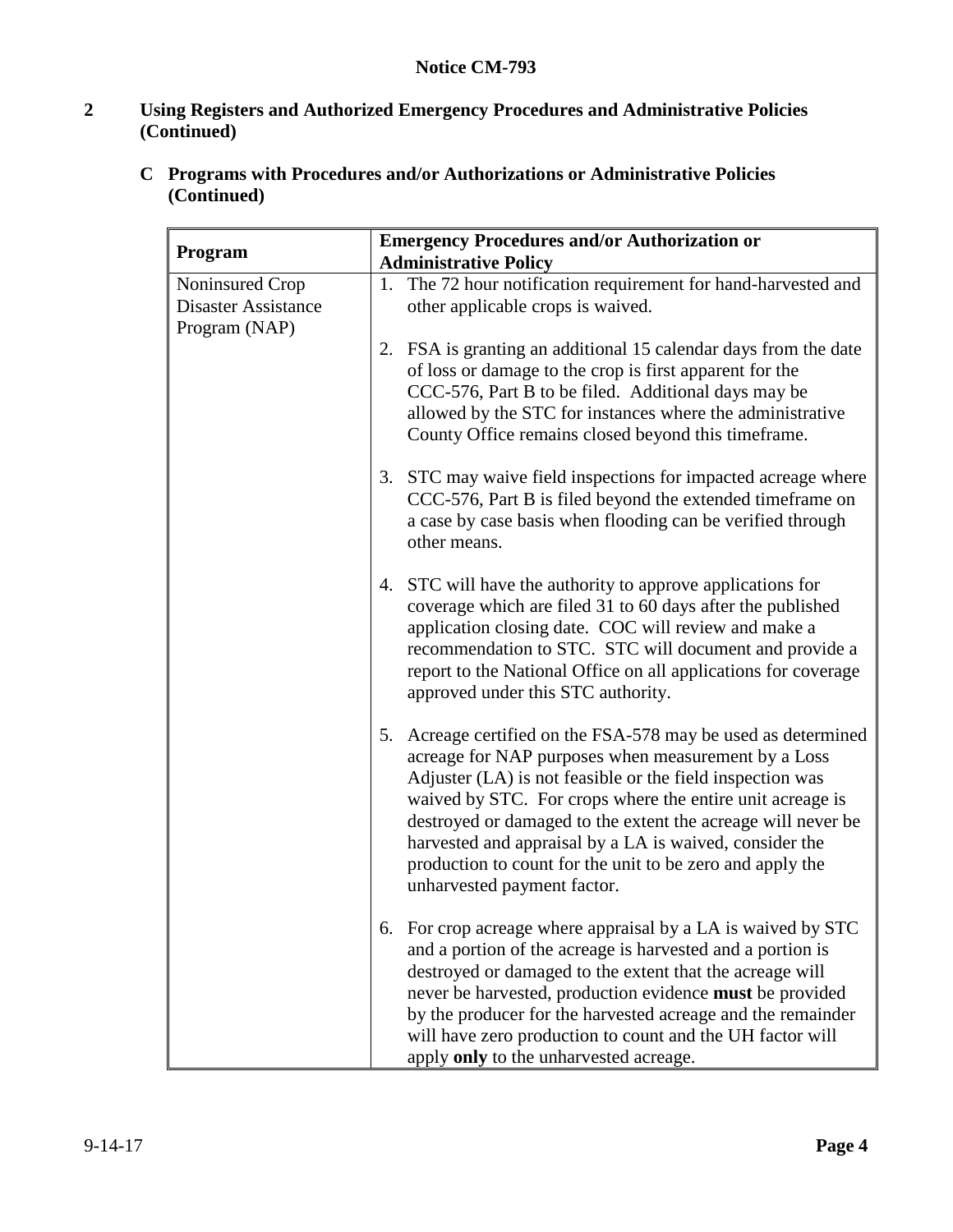# **2 Use of Registers and Authorized Emergency Procedures and Administrative Policies (Continued)**

| Program                                                                                             | <b>Emergency Procedures and/or Authorization or Administrative</b><br><b>Policy</b>                                                                                                                                                                                                                                                                                                                                    |
|-----------------------------------------------------------------------------------------------------|------------------------------------------------------------------------------------------------------------------------------------------------------------------------------------------------------------------------------------------------------------------------------------------------------------------------------------------------------------------------------------------------------------------------|
| Livestock and Feed<br>Program Losses -<br>Livestock Indemnity<br>Program (LIP) and                  | 1. Extending the deadline for filing a notice of loss an additional 30<br>days (total of 60 days to file a notice of loss). See the following<br>guidance on ELAP.                                                                                                                                                                                                                                                     |
| Emergency<br>Assistance for<br>Livestock, Honey<br>Bees, and Farm-<br>Raised Fish Program<br>(ELAP) | For ELAP, losses that are apparent by September 30, 2017, will be<br>considered 2017 losses. Under this notice, the deadline for filing<br>the notice of loss and application for payment for 2017 ELAP<br>remains November 1, 2017. However, if the loss is apparent after<br>September 30, 2017, the loss will be considered a 2018 ELAP loss<br>(which will allow for a total of 60 days to file a notice of loss). |
|                                                                                                     | Similar to when FSA implemented the 2014 Farm Bill, FSA<br>2.<br>provided special provisions for "acceptable proof of livestock death<br>and inventory for livestock losses" that occurred before December<br>31, 2014. Those provisions are authorized for Harvey. The special<br>provisions include the following:                                                                                                   |
|                                                                                                     | For livestock death losses, livestock owners and contract growers that<br>could not meet verifiable proof of death and inventories may provide<br>acceptable evidence of death to include any or a combination of the<br>following:                                                                                                                                                                                    |
|                                                                                                     | Contemporaneous producer records existing at the time of the<br>$\bullet$<br>event, such as but not limited to the following.                                                                                                                                                                                                                                                                                          |
|                                                                                                     | • Personal diary listing births, deaths, unaccounted animals, and<br>date of such event.                                                                                                                                                                                                                                                                                                                               |
|                                                                                                     | • Personal diary of cowboy or herdsman showing animal care.<br>• Calendar listing births, deaths, unaccounted animals, date<br>livestock turned out on pasture.<br>• Pictures with a date.                                                                                                                                                                                                                             |
|                                                                                                     | Brand inspection records.<br>Dairy herd improvement records.                                                                                                                                                                                                                                                                                                                                                           |
|                                                                                                     | Ear tag documentation or records.<br>Other similar reliable documents.                                                                                                                                                                                                                                                                                                                                                 |
|                                                                                                     | Third party certification may be required by COC to support the<br>contemporaneous records.                                                                                                                                                                                                                                                                                                                            |

**C Programs with Procedures and/or Authorizations or Administrative Policies (Continued)**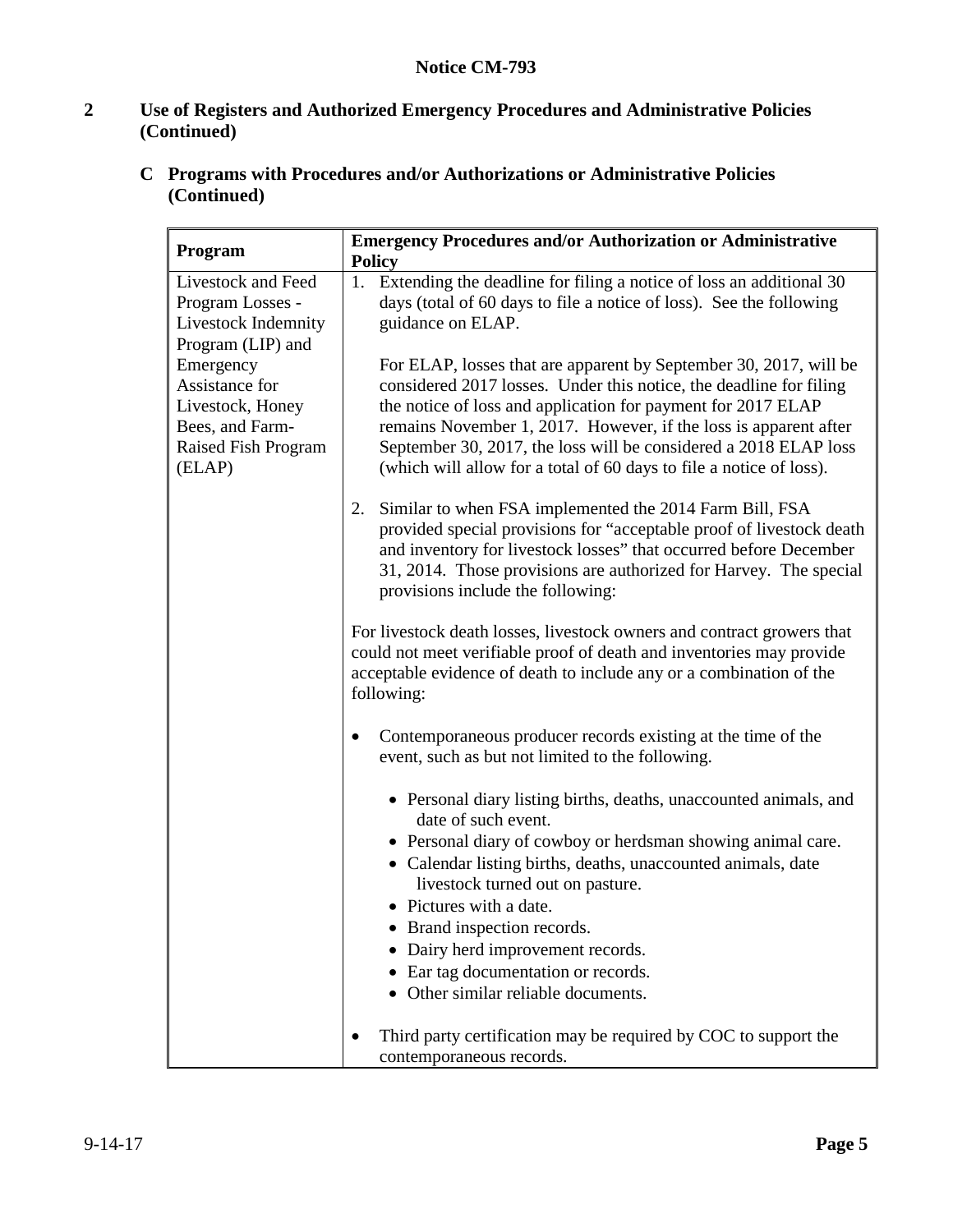# **2 Using Registers and Authorized Emergency Procedures and Administrative Policies (Continued)**

**C Programs with Procedures and/or Authorizations or Administrative Policies (Continued)**

| Program                                                                                                                                                                                               | <b>Emergency Procedures and/or Authorization or Administrative</b><br><b>Policy</b>                                                                                                                                                                                                                                                                                                                                                                                                                                                                                                                                                                                                                                                                                                                                                                                                                                                        |  |
|-------------------------------------------------------------------------------------------------------------------------------------------------------------------------------------------------------|--------------------------------------------------------------------------------------------------------------------------------------------------------------------------------------------------------------------------------------------------------------------------------------------------------------------------------------------------------------------------------------------------------------------------------------------------------------------------------------------------------------------------------------------------------------------------------------------------------------------------------------------------------------------------------------------------------------------------------------------------------------------------------------------------------------------------------------------------------------------------------------------------------------------------------------------|--|
| Livestock and Feed<br>Program Losses -<br>Livestock Indemnity<br>Program (LIP) and<br>Emergency<br>Assistance for<br>Livestock, Honey<br>Bees, and Farm-<br>Raised Fish Program<br>(ELAP) (Continued) | Documents that may provide acceptable evidence of livestock<br>inventory include, but are not limited to, any or a combination of the<br>following:<br>Vet records<br>$\bullet$<br>Canceled check documentation<br>$\bullet$<br><b>Balance</b> sheets<br>$\bullet$<br>Inventory records used for tax purposes<br>$\bullet$<br><b>Bank</b> statements<br>$\bullet$<br>Farm credit balance sheets<br>$\bullet$<br>Property tax records<br>$\bullet$<br>Trucking and/or livestock hauling records<br>٠<br>Brand inspection records<br>٠<br>Sales and purchase receipts<br>$\bullet$<br>Private insurance documents<br>$\bullet$<br>Chattel inspections<br>$\bullet$<br>IRS records such as schedule F and depreciation schedules<br>$\bullet$<br>Docking records<br>Shearing records<br>Ear tag records.<br>COC may compare livestock numbers and carrying capacity to<br>acreage reports filed during the calendar year of loss to determine |  |
|                                                                                                                                                                                                       | reasonableness.<br>COC must review all documentation provided by the livestock<br>owner or contract grower and based upon review of the<br>documentation provided and personal knowledge of the applicant's<br>livestock operation, determine whether the number of death losses<br>reported by the livestock owner or contract grower are reasonable<br>and whether the application for payment should be approved.                                                                                                                                                                                                                                                                                                                                                                                                                                                                                                                       |  |
| <b>Tree Assistance</b><br>Program (TAP)                                                                                                                                                               | TAP reporting deadlines for the notice of loss will be extended by an<br>additional 30 days thus providing owners with additional time to<br>report loss. In addition the individual STC's are delegated authority<br>to determine if site visits are needed.                                                                                                                                                                                                                                                                                                                                                                                                                                                                                                                                                                                                                                                                              |  |